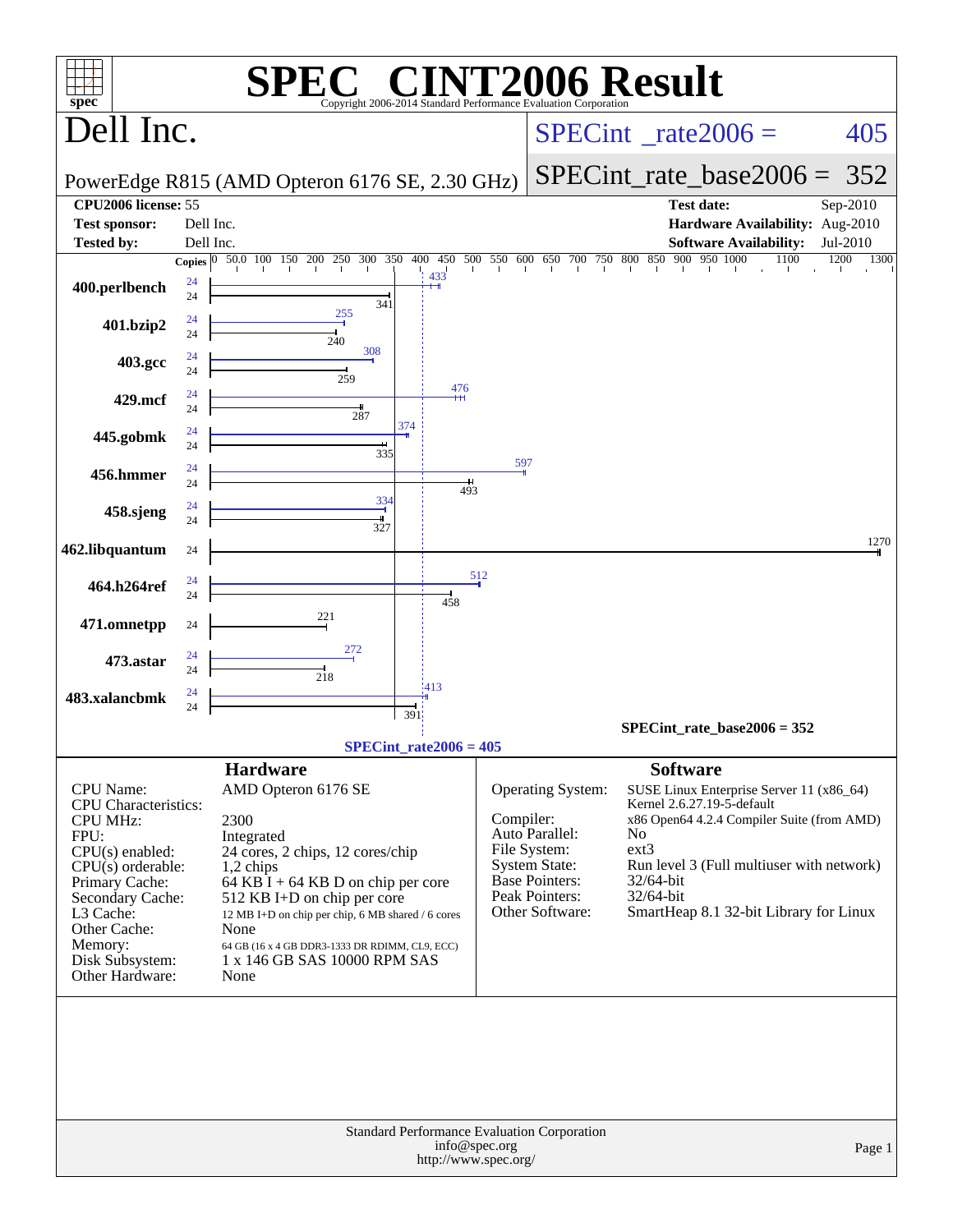

# **[SPEC CINT2006 Result](http://www.spec.org/auto/cpu2006/Docs/result-fields.html#SPECCINT2006Result)**

## Dell Inc.

#### SPECint rate $2006 = 405$

PowerEdge R815 (AMD Opteron 6176 SE, 2.30 GHz)

[SPECint\\_rate\\_base2006 =](http://www.spec.org/auto/cpu2006/Docs/result-fields.html#SPECintratebase2006) 352

**[CPU2006 license:](http://www.spec.org/auto/cpu2006/Docs/result-fields.html#CPU2006license)** 55 **[Test date:](http://www.spec.org/auto/cpu2006/Docs/result-fields.html#Testdate)** Sep-2010

**[Test sponsor:](http://www.spec.org/auto/cpu2006/Docs/result-fields.html#Testsponsor)** Dell Inc. **[Hardware Availability:](http://www.spec.org/auto/cpu2006/Docs/result-fields.html#HardwareAvailability)** Aug-2010 **[Tested by:](http://www.spec.org/auto/cpu2006/Docs/result-fields.html#Testedby)** Dell Inc. **[Software Availability:](http://www.spec.org/auto/cpu2006/Docs/result-fields.html#SoftwareAvailability)** Jul-2010

#### **[Results Table](http://www.spec.org/auto/cpu2006/Docs/result-fields.html#ResultsTable)**

|                    | <b>Base</b>   |                |       |                                                                                                          |            |                |       |               | <b>Peak</b>    |              |                |              |                |              |  |
|--------------------|---------------|----------------|-------|----------------------------------------------------------------------------------------------------------|------------|----------------|-------|---------------|----------------|--------------|----------------|--------------|----------------|--------------|--|
| <b>Benchmark</b>   | <b>Copies</b> | <b>Seconds</b> | Ratio | <b>Seconds</b>                                                                                           | Ratio      | <b>Seconds</b> | Ratio | <b>Copies</b> | <b>Seconds</b> | <b>Ratio</b> | <b>Seconds</b> | <b>Ratio</b> | <b>Seconds</b> | <b>Ratio</b> |  |
| 400.perlbench      | 24            | 689            | 341   | 686                                                                                                      | 342        | 689            | 341   | 24            | 559            | 420          | 537            | 437          | 541            | 433          |  |
| 401.bzip2          | 24            | 970            | 239   | 966                                                                                                      | <b>240</b> | 966            | 240l  | 24            | 912            | 254          | 908            | 255          | 907            | 255          |  |
| $403.\mathrm{gcc}$ | 24            | 745            | 259   | 743                                                                                                      | <b>260</b> | 749            | 258   | 24            | 624            | 310          | 627            | 308          | 627            | <b>308</b>   |  |
| $429$ .mcf         | 24            | 767            | 285   | 762                                                                                                      | 287        | 757            | 289   | 24            | 453            | 483          | 468            | 467          | 460            | <u>476</u>   |  |
| $445$ .gobm $k$    | 24            | 752            | 335   | 770                                                                                                      | 327        | 751            | 335I  | 24            | 673            | 374          | 668            | 377          | 676            | 373          |  |
| 456.hmmer          | 24            | 454            | 493   | 447                                                                                                      | 500        | 455            | 492l  | 24            | <u>375</u>     | 597          | 375            | 597          | 373            | 600          |  |
| $458$ .sjeng       | 24            | 887            | 327   | 884                                                                                                      | 328        | 894            | 325   | 24            | 870            | 334          | 873            | 333          | 870            | 334          |  |
| 462.libquantum     | 24            | 390            | 1270  | 391                                                                                                      | 1270       | 390            | 12801 | 24            | 390            | 1270         | 391            | 1270         | 390            | 1280         |  |
| 464.h264ref        | 24            | 1159           | 458   | 1160                                                                                                     | 458        | 1158           | 459   | 24            | 1038           | 512          | 1035           | 513          | 1039           | 511          |  |
| 471.omnetpp        | 24            | 680            | 221   | 680                                                                                                      | 221        | 679            | 221   | 24            | 680            | 221          | 680            | 221          | 679            | 221          |  |
| $473$ . astar      | 24            | 771            | 218   | 772                                                                                                      | <b>218</b> | 779            | 216   | 24            | 619            | 272          | 619            | 272          | 618            | 273          |  |
| 483.xalancbmk      | 24            | 424            | 391   | 423                                                                                                      | 391        | 424            | 391   | 24            | 404            | 410          | 401            | 413          | 400            | 414          |  |
|                    |               |                |       | Results appear in the order in which they were run. Bold underlined text indicates a median measurement. |            |                |       |               |                |              |                |              |                |              |  |

#### **[Submit Notes](http://www.spec.org/auto/cpu2006/Docs/result-fields.html#SubmitNotes)**

The config file option 'submit' was used. 'numactl' was used to bind copies to the cores. See the configuration file for details.

#### **[Operating System Notes](http://www.spec.org/auto/cpu2006/Docs/result-fields.html#OperatingSystemNotes)**

'ulimit -s unlimited' was used to set environment stack size 'ulimit -l 2097152' was used to set environment locked pages in memory limit

Set vm/nr\_hugepages=10800 in /etc/sysctl.conf mount -t hugetlbfs nodev /mnt/hugepages

#### **[General Notes](http://www.spec.org/auto/cpu2006/Docs/result-fields.html#GeneralNotes)**

Environment variables set by runspec before the start of the run: HUGETLB\_LIMIT = "450" LD\_LIBRARY\_PATH = "/cpu2006/amd1002-rate-libs-revC/64:/cpu2006/amd1002-rate-libs-revC/32"

The x86 Open64 Compiler Suite is only available from (and supported by) AMD at <http://developer.amd.com/cpu/open64>

Binaries were compiled on SLES10 SP2 with binutils 2.18

Standard Performance Evaluation Corporation [info@spec.org](mailto:info@spec.org) <http://www.spec.org/>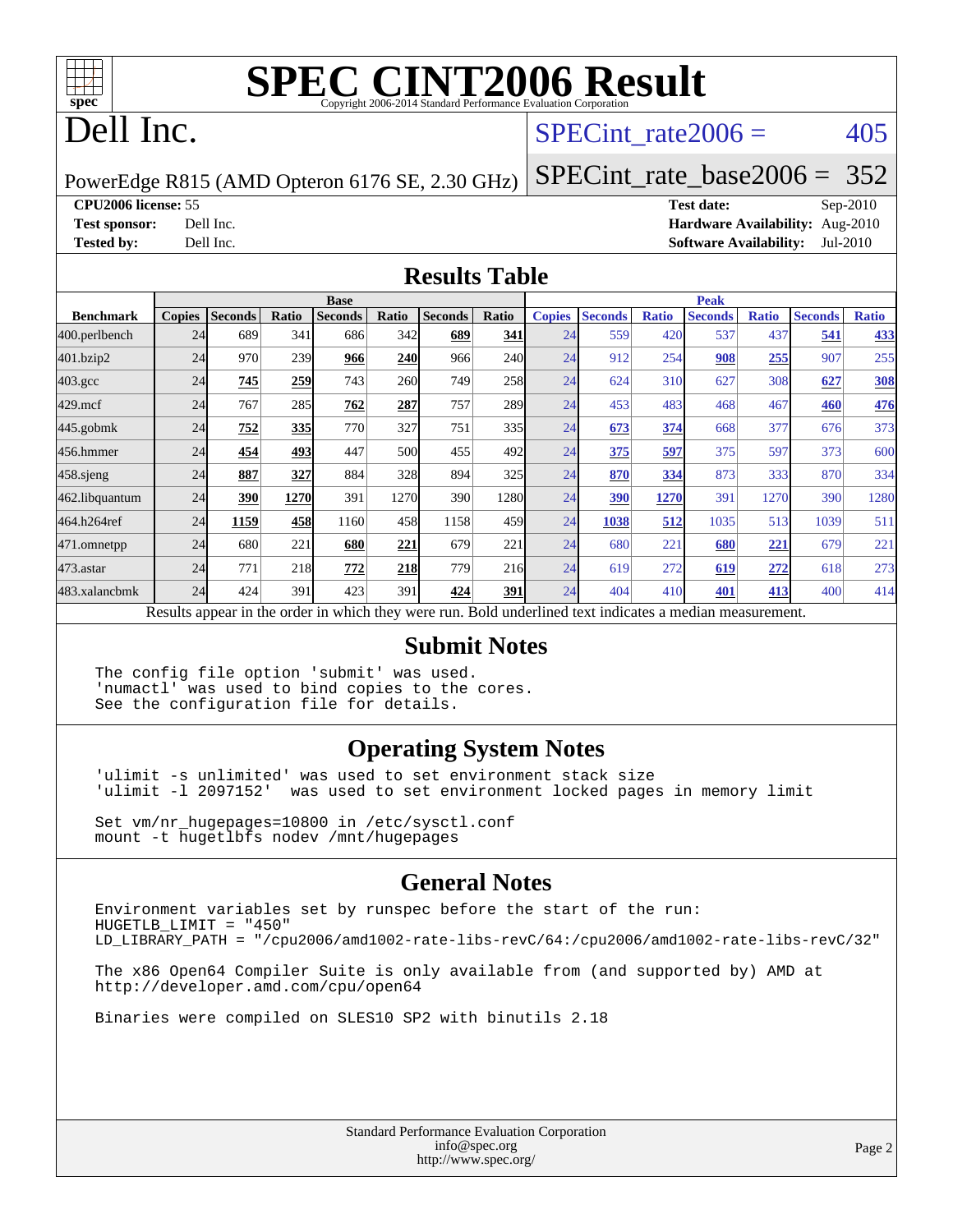

# **[SPEC CINT2006 Result](http://www.spec.org/auto/cpu2006/Docs/result-fields.html#SPECCINT2006Result)**

# Dell Inc.

SPECint rate $2006 = 405$ 

[SPECint\\_rate\\_base2006 =](http://www.spec.org/auto/cpu2006/Docs/result-fields.html#SPECintratebase2006) 352

PowerEdge R815 (AMD Opteron 6176 SE, 2.30 GHz)

**[CPU2006 license:](http://www.spec.org/auto/cpu2006/Docs/result-fields.html#CPU2006license)** 55 **[Test date:](http://www.spec.org/auto/cpu2006/Docs/result-fields.html#Testdate)** Sep-2010 **[Test sponsor:](http://www.spec.org/auto/cpu2006/Docs/result-fields.html#Testsponsor)** Dell Inc. **[Hardware Availability:](http://www.spec.org/auto/cpu2006/Docs/result-fields.html#HardwareAvailability)** Aug-2010 **[Tested by:](http://www.spec.org/auto/cpu2006/Docs/result-fields.html#Testedby)** Dell Inc. **[Software Availability:](http://www.spec.org/auto/cpu2006/Docs/result-fields.html#SoftwareAvailability)** Jul-2010

#### **[Base Compiler Invocation](http://www.spec.org/auto/cpu2006/Docs/result-fields.html#BaseCompilerInvocation)**

[C benchmarks](http://www.spec.org/auto/cpu2006/Docs/result-fields.html#Cbenchmarks): [opencc](http://www.spec.org/cpu2006/results/res2010q3/cpu2006-20100914-13279.flags.html#user_CCbase_Fopencc)

[C++ benchmarks:](http://www.spec.org/auto/cpu2006/Docs/result-fields.html#CXXbenchmarks) [openCC](http://www.spec.org/cpu2006/results/res2010q3/cpu2006-20100914-13279.flags.html#user_CXXbase_FopenCC)

#### **[Base Portability Flags](http://www.spec.org/auto/cpu2006/Docs/result-fields.html#BasePortabilityFlags)**

 400.perlbench: [-DSPEC\\_CPU\\_LP64](http://www.spec.org/cpu2006/results/res2010q3/cpu2006-20100914-13279.flags.html#b400.perlbench_basePORTABILITY_DSPEC_CPU_LP64) [-DSPEC\\_CPU\\_LINUX\\_X64](http://www.spec.org/cpu2006/results/res2010q3/cpu2006-20100914-13279.flags.html#b400.perlbench_baseCPORTABILITY_DSPEC_CPU_LINUX_X64) 401.bzip2: [-DSPEC\\_CPU\\_LP64](http://www.spec.org/cpu2006/results/res2010q3/cpu2006-20100914-13279.flags.html#suite_basePORTABILITY401_bzip2_DSPEC_CPU_LP64) 403.gcc: [-DSPEC\\_CPU\\_LP64](http://www.spec.org/cpu2006/results/res2010q3/cpu2006-20100914-13279.flags.html#suite_basePORTABILITY403_gcc_DSPEC_CPU_LP64) 429.mcf: [-DSPEC\\_CPU\\_LP64](http://www.spec.org/cpu2006/results/res2010q3/cpu2006-20100914-13279.flags.html#suite_basePORTABILITY429_mcf_DSPEC_CPU_LP64) 445.gobmk: [-DSPEC\\_CPU\\_LP64](http://www.spec.org/cpu2006/results/res2010q3/cpu2006-20100914-13279.flags.html#suite_basePORTABILITY445_gobmk_DSPEC_CPU_LP64) 456.hmmer: [-DSPEC\\_CPU\\_LP64](http://www.spec.org/cpu2006/results/res2010q3/cpu2006-20100914-13279.flags.html#suite_basePORTABILITY456_hmmer_DSPEC_CPU_LP64) 458.sjeng: [-DSPEC\\_CPU\\_LP64](http://www.spec.org/cpu2006/results/res2010q3/cpu2006-20100914-13279.flags.html#suite_basePORTABILITY458_sjeng_DSPEC_CPU_LP64) 462.libquantum: [-DSPEC\\_CPU\\_LP64](http://www.spec.org/cpu2006/results/res2010q3/cpu2006-20100914-13279.flags.html#suite_basePORTABILITY462_libquantum_DSPEC_CPU_LP64) [-DSPEC\\_CPU\\_LINUX](http://www.spec.org/cpu2006/results/res2010q3/cpu2006-20100914-13279.flags.html#b462.libquantum_baseCPORTABILITY_DSPEC_CPU_LINUX) 464.h264ref: [-DSPEC\\_CPU\\_LP64](http://www.spec.org/cpu2006/results/res2010q3/cpu2006-20100914-13279.flags.html#suite_basePORTABILITY464_h264ref_DSPEC_CPU_LP64) 483.xalancbmk: [-DSPEC\\_CPU\\_LINUX](http://www.spec.org/cpu2006/results/res2010q3/cpu2006-20100914-13279.flags.html#b483.xalancbmk_baseCXXPORTABILITY_DSPEC_CPU_LINUX)

#### **[Base Optimization Flags](http://www.spec.org/auto/cpu2006/Docs/result-fields.html#BaseOptimizationFlags)**

[C benchmarks](http://www.spec.org/auto/cpu2006/Docs/result-fields.html#Cbenchmarks):

[-march=barcelona](http://www.spec.org/cpu2006/results/res2010q3/cpu2006-20100914-13279.flags.html#user_CCbase_F-march_8ea39521cada96f307a04d0b8b9c6ffb) [-mso](http://www.spec.org/cpu2006/results/res2010q3/cpu2006-20100914-13279.flags.html#user_CCbase_F-mso) [-Ofast](http://www.spec.org/cpu2006/results/res2010q3/cpu2006-20100914-13279.flags.html#user_CCbase_F-Ofast) [-CG:local\\_sched\\_alg=1](http://www.spec.org/cpu2006/results/res2010q3/cpu2006-20100914-13279.flags.html#user_CCbase_F-CG:local_sched_alg_2175ca61f1a2717f1ec57b14995b9e7a) [-INLINE:aggressive=on](http://www.spec.org/cpu2006/results/res2010q3/cpu2006-20100914-13279.flags.html#user_CCbase_F-INLINE:aggressive_e14807c0a1e56a6a83cb25ab07c7ae8a) [-IPA:plimit=8000](http://www.spec.org/cpu2006/results/res2010q3/cpu2006-20100914-13279.flags.html#user_CCbase_F-IPA:plimit_92cba83f3d47f09c7d5368fda93ddbd7) [-IPA:small\\_pu=100](http://www.spec.org/cpu2006/results/res2010q3/cpu2006-20100914-13279.flags.html#user_CCbase_F-IPA:small_pu_900a09767c6929d55c26ea3d32399996) [-HP:bdt=2m:heap=2m](http://www.spec.org/cpu2006/results/res2010q3/cpu2006-20100914-13279.flags.html#user_CCbase_F-HUGEPAGE_855e97383b49831f390a2af16fe7202f)

[C++ benchmarks:](http://www.spec.org/auto/cpu2006/Docs/result-fields.html#CXXbenchmarks)

```
-march=barcelona -mso -Ofast -m32 -INLINE:aggressive=on
-CG:cmp_peep=on -L/root/work/libraries/SmartHeap-8.1/lib -lsmartheap
```
### **[Peak Compiler Invocation](http://www.spec.org/auto/cpu2006/Docs/result-fields.html#PeakCompilerInvocation)**

[C benchmarks](http://www.spec.org/auto/cpu2006/Docs/result-fields.html#Cbenchmarks): [opencc](http://www.spec.org/cpu2006/results/res2010q3/cpu2006-20100914-13279.flags.html#user_CCpeak_Fopencc)

[C++ benchmarks:](http://www.spec.org/auto/cpu2006/Docs/result-fields.html#CXXbenchmarks) [openCC](http://www.spec.org/cpu2006/results/res2010q3/cpu2006-20100914-13279.flags.html#user_CXXpeak_FopenCC)

### **[Peak Portability Flags](http://www.spec.org/auto/cpu2006/Docs/result-fields.html#PeakPortabilityFlags)**

400.perlbench: [-DSPEC\\_CPU\\_LP64](http://www.spec.org/cpu2006/results/res2010q3/cpu2006-20100914-13279.flags.html#b400.perlbench_peakPORTABILITY_DSPEC_CPU_LP64) [-DSPEC\\_CPU\\_LINUX\\_X64](http://www.spec.org/cpu2006/results/res2010q3/cpu2006-20100914-13279.flags.html#b400.perlbench_peakCPORTABILITY_DSPEC_CPU_LINUX_X64)

Continued on next page

Standard Performance Evaluation Corporation [info@spec.org](mailto:info@spec.org) <http://www.spec.org/>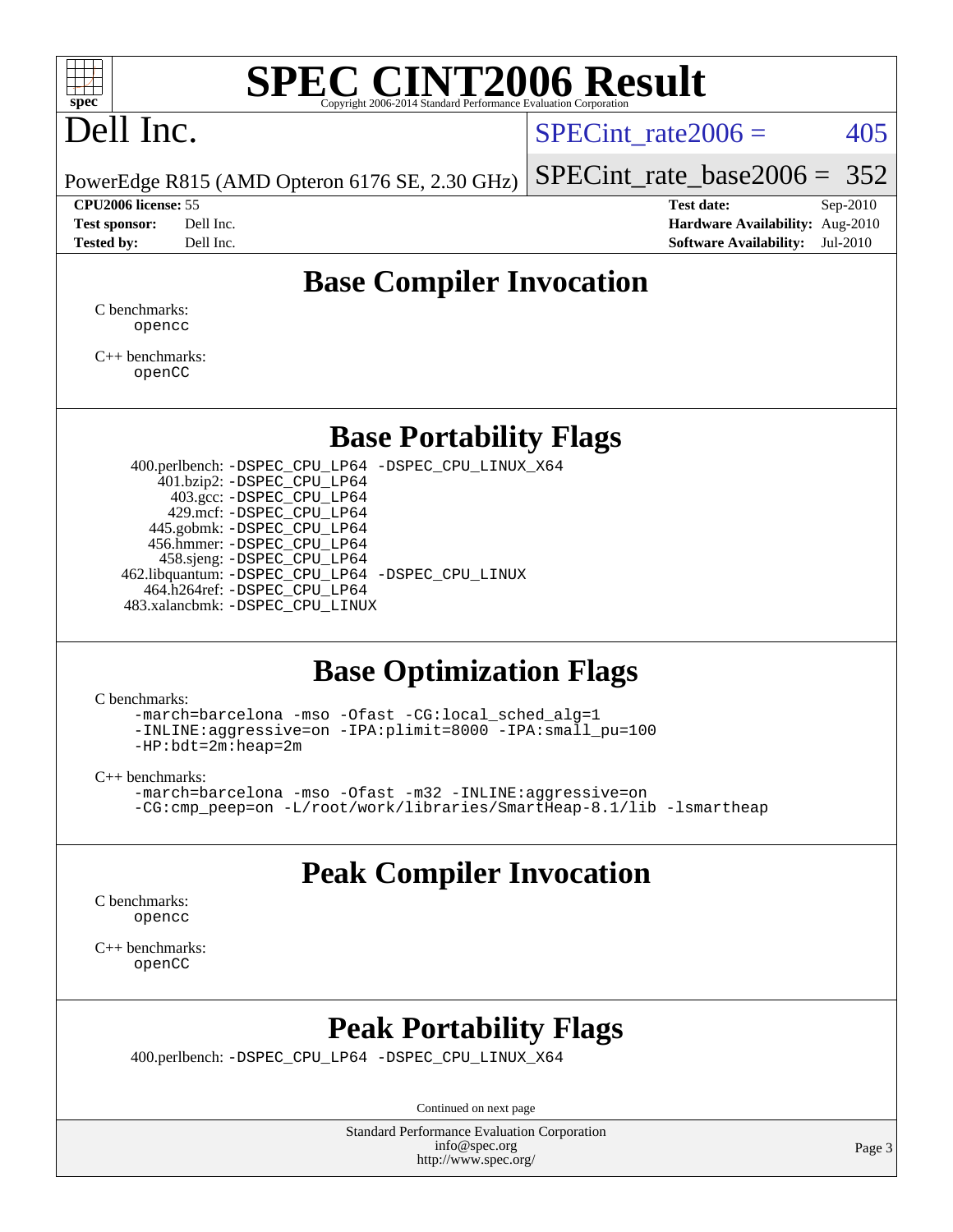

# **[SPEC CINT2006 Result](http://www.spec.org/auto/cpu2006/Docs/result-fields.html#SPECCINT2006Result)**

## Dell Inc.

SPECint rate $2006 = 405$ 

PowerEdge R815 (AMD Opteron 6176 SE, 2.30 GHz)

[SPECint\\_rate\\_base2006 =](http://www.spec.org/auto/cpu2006/Docs/result-fields.html#SPECintratebase2006) 352

**[CPU2006 license:](http://www.spec.org/auto/cpu2006/Docs/result-fields.html#CPU2006license)** 55 **[Test date:](http://www.spec.org/auto/cpu2006/Docs/result-fields.html#Testdate)** Sep-2010 **[Test sponsor:](http://www.spec.org/auto/cpu2006/Docs/result-fields.html#Testsponsor)** Dell Inc. **[Hardware Availability:](http://www.spec.org/auto/cpu2006/Docs/result-fields.html#HardwareAvailability)** Aug-2010 **[Tested by:](http://www.spec.org/auto/cpu2006/Docs/result-fields.html#Testedby)** Dell Inc. **[Software Availability:](http://www.spec.org/auto/cpu2006/Docs/result-fields.html#SoftwareAvailability)** Jul-2010

## **[Peak Portability Flags \(Continued\)](http://www.spec.org/auto/cpu2006/Docs/result-fields.html#PeakPortabilityFlags)**

 401.bzip2: [-DSPEC\\_CPU\\_LP64](http://www.spec.org/cpu2006/results/res2010q3/cpu2006-20100914-13279.flags.html#suite_peakPORTABILITY401_bzip2_DSPEC_CPU_LP64) 445.gobmk: [-DSPEC\\_CPU\\_LP64](http://www.spec.org/cpu2006/results/res2010q3/cpu2006-20100914-13279.flags.html#suite_peakPORTABILITY445_gobmk_DSPEC_CPU_LP64) 456.hmmer: [-DSPEC\\_CPU\\_LP64](http://www.spec.org/cpu2006/results/res2010q3/cpu2006-20100914-13279.flags.html#suite_peakPORTABILITY456_hmmer_DSPEC_CPU_LP64) 458.sjeng: [-DSPEC\\_CPU\\_LP64](http://www.spec.org/cpu2006/results/res2010q3/cpu2006-20100914-13279.flags.html#suite_peakPORTABILITY458_sjeng_DSPEC_CPU_LP64) 462.libquantum: [-DSPEC\\_CPU\\_LP64](http://www.spec.org/cpu2006/results/res2010q3/cpu2006-20100914-13279.flags.html#suite_peakPORTABILITY462_libquantum_DSPEC_CPU_LP64) [-DSPEC\\_CPU\\_LINUX](http://www.spec.org/cpu2006/results/res2010q3/cpu2006-20100914-13279.flags.html#b462.libquantum_peakCPORTABILITY_DSPEC_CPU_LINUX) 464.h264ref: [-DSPEC\\_CPU\\_LP64](http://www.spec.org/cpu2006/results/res2010q3/cpu2006-20100914-13279.flags.html#suite_peakPORTABILITY464_h264ref_DSPEC_CPU_LP64) 483.xalancbmk: [-DSPEC\\_CPU\\_LINUX](http://www.spec.org/cpu2006/results/res2010q3/cpu2006-20100914-13279.flags.html#b483.xalancbmk_peakCXXPORTABILITY_DSPEC_CPU_LINUX)

### **[Peak Optimization Flags](http://www.spec.org/auto/cpu2006/Docs/result-fields.html#PeakOptimizationFlags)**

[C benchmarks](http://www.spec.org/auto/cpu2006/Docs/result-fields.html#Cbenchmarks):

```
 400.perlbench: -march=barcelona -mso -fb_create fbdata(pass 1)
           -fb_opt fbdata(pass 2) -Ofast -IPA:plimit=20000 -LNO:opt=0
           -OPT:unroll_times_max=8 -OPT:unroll_size=256
           -OPT:unroll_level=2 -OPT:keep_ext=on -WOPT:if_conv=0
           -CG:local_sched_alg=1 -CG:unroll_fb_req=on
           -HP:bdt=2m:heap=2m
    401.bzip2: -march=barcelona -mso -fb_create fbdata(pass 1)
           -fb_opt fbdata(pass 2) -O3 -OPT:alias=disjoint
           -OPT:goto=off -CG:local_sched_alg=1 -HP:bdt=2m:heap=2m
     403.gcc: -march=barcelona -mso -fb_create fbdata(pass 1)
           -fb_opt fbdata(pass 2) -Ofast -LNO:trip_count=256
           -LNO:prefetch_ahead=10 -CG:cmp_peep=on -m32
           -HP:bdt=2m:heap=2m -GRA:unspill=on -IPA:small_pu=200
     429.mcf: -march=barcelona -mso -O3 -ipa -INLINE:aggressive=on
           -CG:gcm=off -GRA:prioritize_by_density=on -m32
          -HP:bdt=2m:heap=2m
  445.gobmk: -march=barcelona -mso -fb_create fbdata(pass 1)
           -fb_opt fbdata(pass 2) -O3 -OPT:alias=restrict
           -OPT:unroll_times_max=8 -OPT:unroll_size=256
           -OPT:unroll_level=2 -OPT:keep_ext=on -ipa -IPA:plimit=750
           -IPA:min_hotness=300-IPA:pu_reorder=1-LNO:prefetch=1
           -LNO:ignore_feedback=off -CG:p2align=on
           -CG:unroll_fb_req=on -HP:bdt=2m:heap=2m
  456.hmmer: -march=barcelona -mso -fb_create fbdata(pass 1)
           -fb_opt fbdata(pass 2) -Ofast -LNO:prefetch=0
           -OPT:alias=disjoint -OPT:unroll_times_max=8
           -OPT:unroll_size=256 -OPT:unroll_level=2 -OPT:keep_ext=on
           -CG:local_sched_alg=1 -CG:cflow=0
           -CG:push_pop_int_saved_regs=off -CG:cmp_peep=on
           -HP:bdt=2m:heap=2m
                                Continued on next page
```